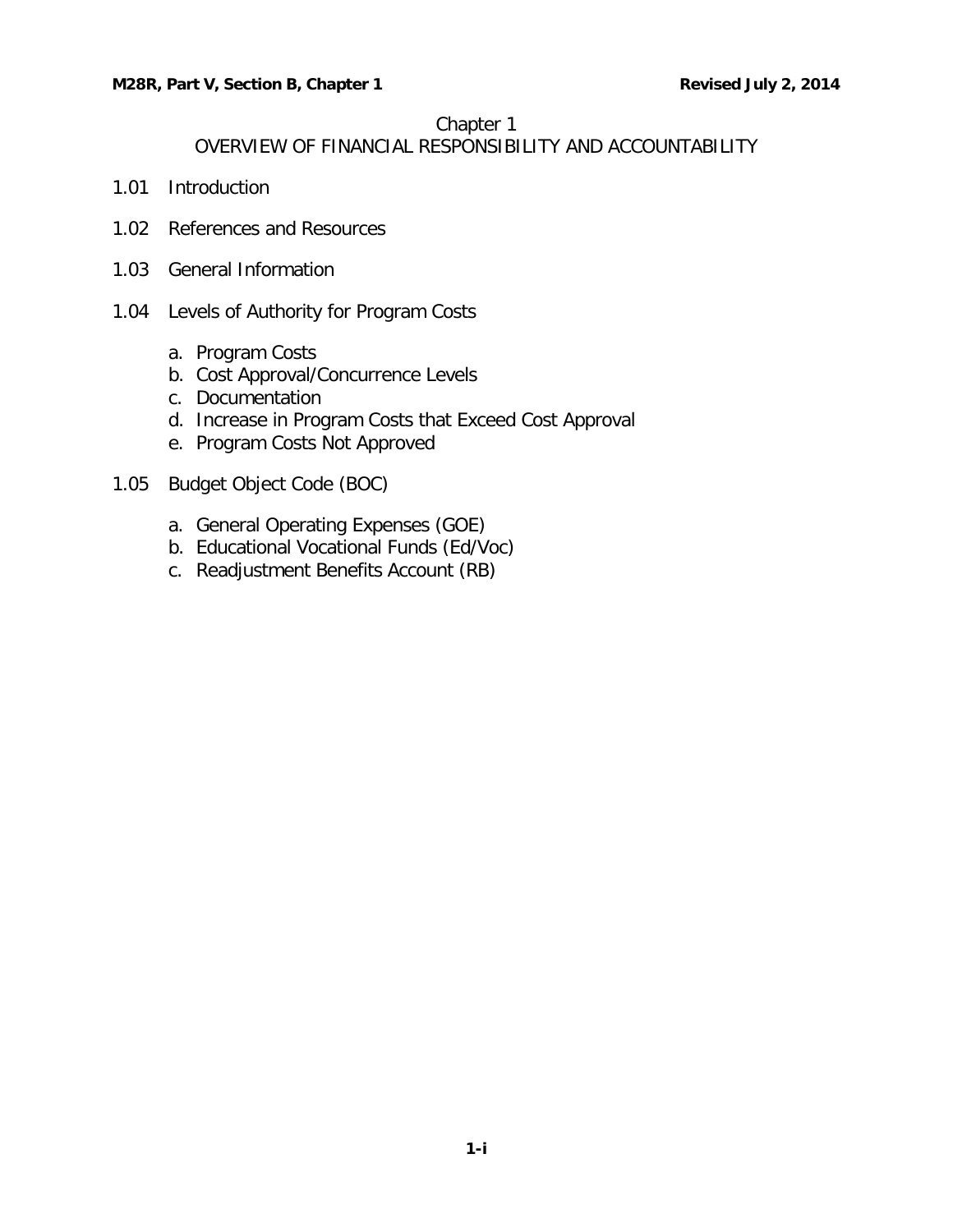## Chapter 1

# OVERVIEW OF FINANCIAL RESPONSIBILITY AND ACCOUNTABILITY

### <span id="page-1-0"></span>1.01 Introduction

This chapter outlines the importance of responsibility and accountability within the Vocational Rehabilitation and Employment (VR&E) as it relates to fiscal transactions. VR&E fiscal transactions include payment of subsistence allowance, Employment Adjustment Allowance (EAA), purchases of services and supplies, reimbursements and Revolving Fund Loans (RFL). This chapter also describes systems in place to ensure that VR&E fiscal transactions are administered in accordance with applicable laws and regulations.

<span id="page-1-1"></span>1.02 References and Resources

| Laws:        | Anti-Deficiency Act                                                                                                         |
|--------------|-----------------------------------------------------------------------------------------------------------------------------|
| Regulations: | 38 Code of Federal Regulation (CFR) 21.430<br>Department of Veterans Affairs (VA) Acquisition Regulation<br>(VAAR), 801.601 |

<span id="page-1-2"></span>1.03 General Information

As stewards of taxpayers' money, VR&E staff are responsible for and held accountable for the appropriate authorization and processing of fiscal transactions. The case manager must ensure correct application of the laws and regulations concerning all fiscal transactions. Fiscal oversight provided within VR&E ensures that the case manager processes fiscal transactions with accountability, honesty and good judgment.

The VR&E Officer is responsible for the assessment of quality and management control within his/her division. He/she should know the performance level of each employee assigned within his/her supervision to ensure that all fiscal transactions meet the acceptable level of quality. Refer to M28R, Part VIII, Section A for information on VR&E Program oversight and internal control.

It is important to note that any VR&E staff member who has not been delegated contracting authority must not commit the Government to the purchase of services, supplies, or equipment. While a case manager or other staff member may be involved in the process of determining the quality, quantity and delivery requirements for specific purchases, he/she may not sign contracts or agreements committing the Government to a purchase or make verbal commitments to a purchase. According to VAAR 801.601(c), individuals making such commitments or acting beyond the scope of their authority may be held financially liable.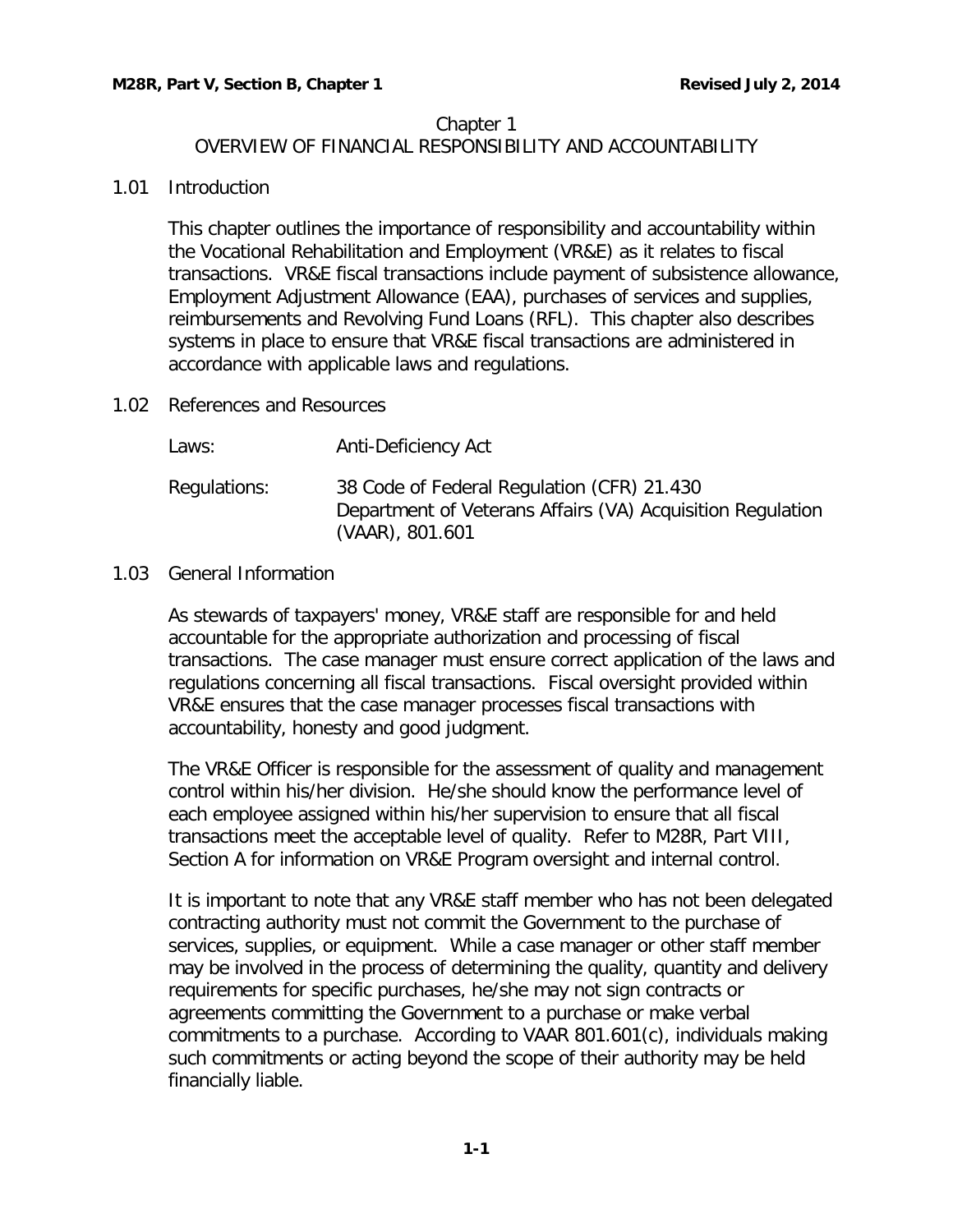<span id="page-2-0"></span>1.04 Levels of Authority for Program Costs

In accordance with 38 CFR 21.430, VR&E must maintain policies and procedures that provide accountability in the authorization and payment of program costs for training and rehabilitation services. As part of program planning, case managers must estimate program costs during a calendar year based on the services necessary to carry out each Veteran's rehabilitation plan. Different levels of authority are required to approve these program costs. The levels of authority required to approve program costs should not restrict the type of services that VA offers. Rather, the services a Veteran receives are based upon the rehabilitation plan. According to the projected costs, the case manager must secure the appropriate level of concurrence before approving a program or authorizing services.

<span id="page-2-1"></span>a. Program Costs

Program costs include but are not limited to: tuition, books, fees, supplies, equipment, and special services and assistance that VA pays established costs to an approved vendor. Program charges do not include subsistence allowance and Revolving Fund Loans (RFL).

<span id="page-2-2"></span>b. Cost Approval/Concurrence Levels

Levels of spending authority are delegated to the Vocational Rehabilitation Counselor (VRC), VR&E Officer, Regional Office (RO) Director and Director of VR&E Service based upon the anticipated annual cost of services for Veterans participating in the VR&E Program. The levels are as follows:

1. Vocational Rehabilitation Counselor (VRC)

The VRC can approve rehabilitation plans with an annual cost of up to \$25,000, with the exception of self-employment plans and construction costs associated with Independent Living (IL) plans. See below for additional information on the cost approval limits for those exceptions.

2. Vocational Rehabilitation and Employment (VR&E) Officer

The VR&E Officer may approve the following:

- Self-employment plans with a total cost up to \$25,000.
- Rehabilitation plans with an annual cost of \$25,000 to \$75,000.
- IL plans that do not contain construction with annual costs up to \$75,000.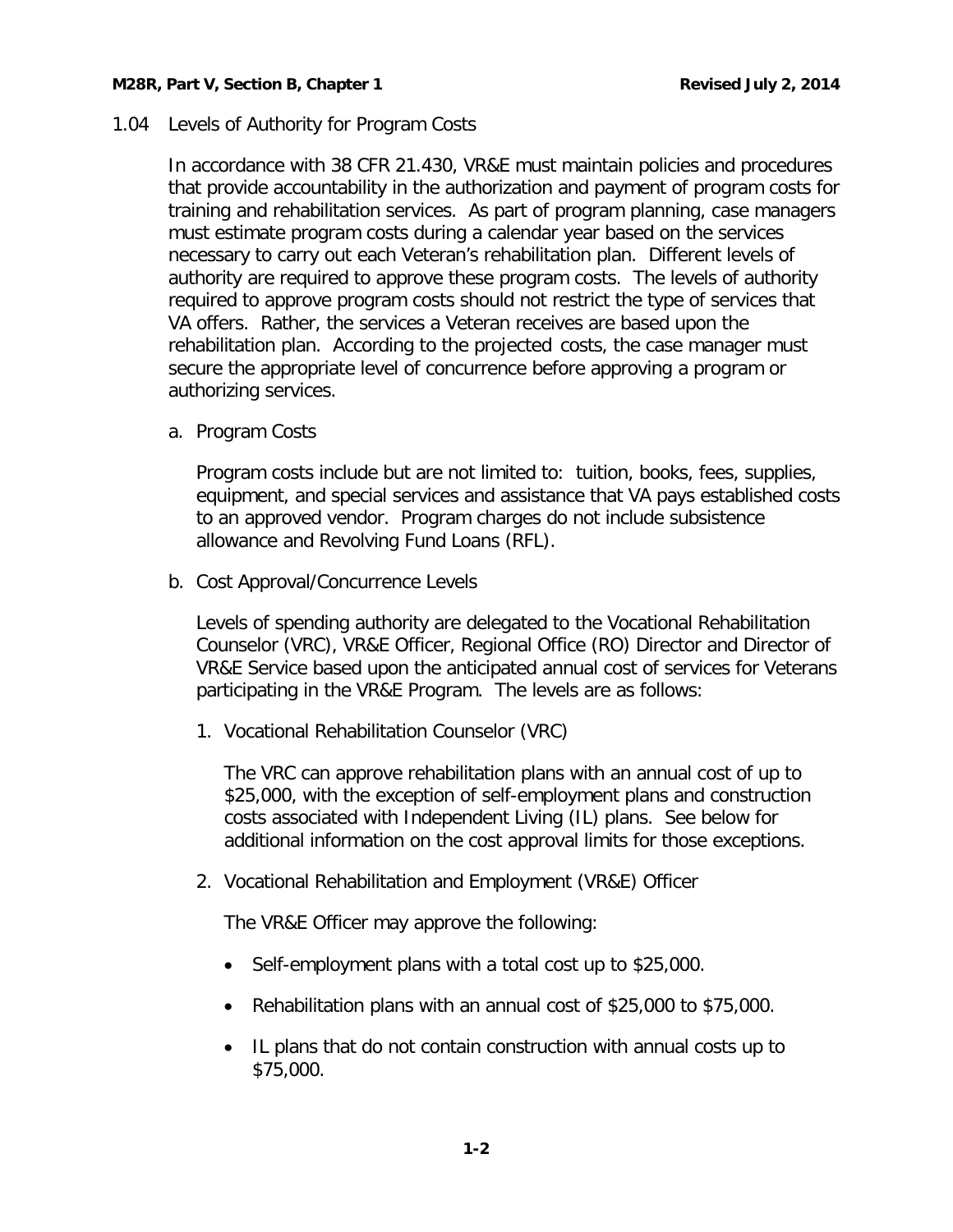• IL plans that contain construction costs up to \$2,000.

It is important to note that VR&E Officers may not delegate their responsibility to review program costs associated with extended evaluation, independent living, or establishing a small business.

3. Regional Office (RO) Director

The RO Director may approve the following:

- Rehabilitation plans with an annual cost of \$75,000 to \$100,000.
- IL plans that do not contain construction with an annual cost of \$75,000-\$100,000.
- IL plans that contain construction costs between \$2,000 and \$25,000.
- 4. VR&E Service Director

The VR&E Service Director may approve the following:

- Rehabilitation plans when the annual cost of services exceeds \$100,000.
- IL plans that do not contain construction when the annual cost of services exceeds \$100,000.
- IL plans that contain construction costs that exceed \$25,000.
- Self-employment plans when the total cost of the program exceeds \$25,000.
- <span id="page-3-0"></span>c. Documentation

When a Veteran's program costs exceed their level of authority, the case manager must create a memorandum describing the program costs. This memorandum must include appropriate concurrence lines.

<span id="page-3-1"></span>d. Increase in Program Costs that Exceed Cost Approval

The case manager may learn that a Veteran's actual program costs will exceed the original estimated cost. When this occurs, the case manager must consider whether the program requires a higher level of concurrence. If the case manager finds that the new cost projections exceed the limit that has been approved, he/she must seek the appropriate level of concurrence. In these cases, the Veteran will continue in their planned program while the case manager obtains the appropriate cost approvals.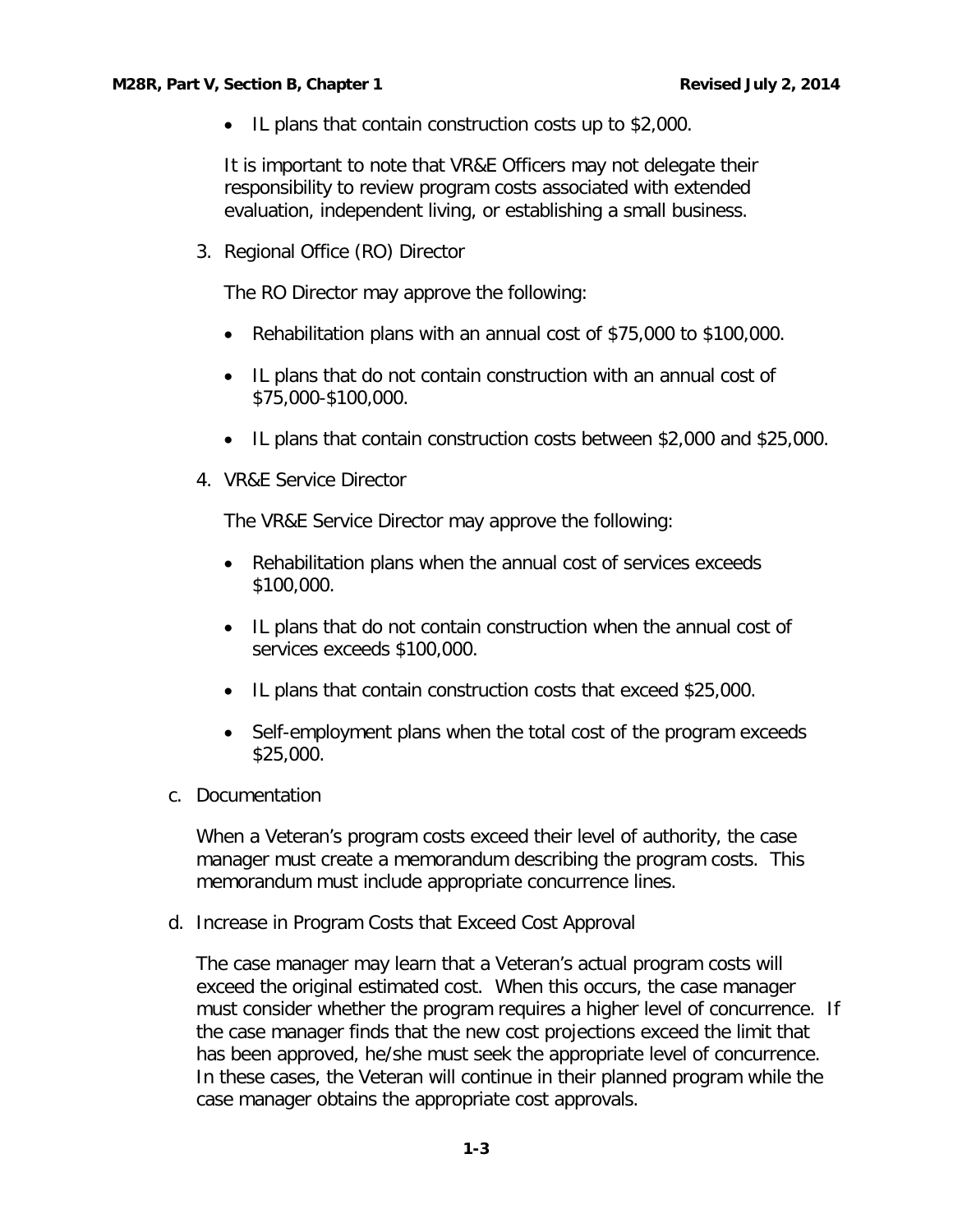<span id="page-4-0"></span>e. Program Costs Not Approved

If program costs are not approved by the appropriate authority, then the case manager must inform the Veteran of the denial by letter. The notification letter must inform him/her of the decision and must explain the reason for the denial. The Veteran must also be provided due process along with his/her appellate rights (VAF 4107).

<span id="page-4-1"></span>1.05 Budget Object Code (BOC)

Budget Object Codes (BOC) reflect the nature of financial transactions when obligations are first incurred and are an expansion of the associated object classes. Object classes are categories or accounting identifiers that code financial obligations according to the nature of the services or items purchased by VA. The object class is used throughout the Federal Government.

The budgets for General Operating Expense (GOE) and Educational Vocational (Ed/Voc) funds are set by the Office of Field Operations (OFO) and distributed to RO accounts. Applicable funds must be available and appropriately allocated prior to any contracting action or the person making the expenditure will be in violation of the Anti-Deficiency Act and can be held personally liable for reimbursing the government for those unfunded expenditures. Readjustment Benefits (RB) funds are not subject to a budgetary limit but must be closely monitored in CWINRS and/or CAATS.

VR&E utilizes the following three fund types in the provision of services to Veterans participating in the VR&E Program:

<span id="page-4-2"></span>a. General Operating Expenses (GOE)

GOE funds are used to provide services considered inherently governmental in order to mitigate staffing gaps or provide more geographically convenient or timely services to Veterans. This includes services typically provided by case managers and actions that approve and/or pay benefits for Veterans. This fund type corresponds to the following BOC categories:

- 2504: Initial Evaluation
- 2505: Case Management
- 2506: Employment Services
- <span id="page-4-3"></span>b. Educational Vocational Funds (Ed/Voc)

Ed/Voc funds are used to provide services to beneficiaries eligible to receive educational/vocational counseling under Chapters 30, 32, 33, 35 (including